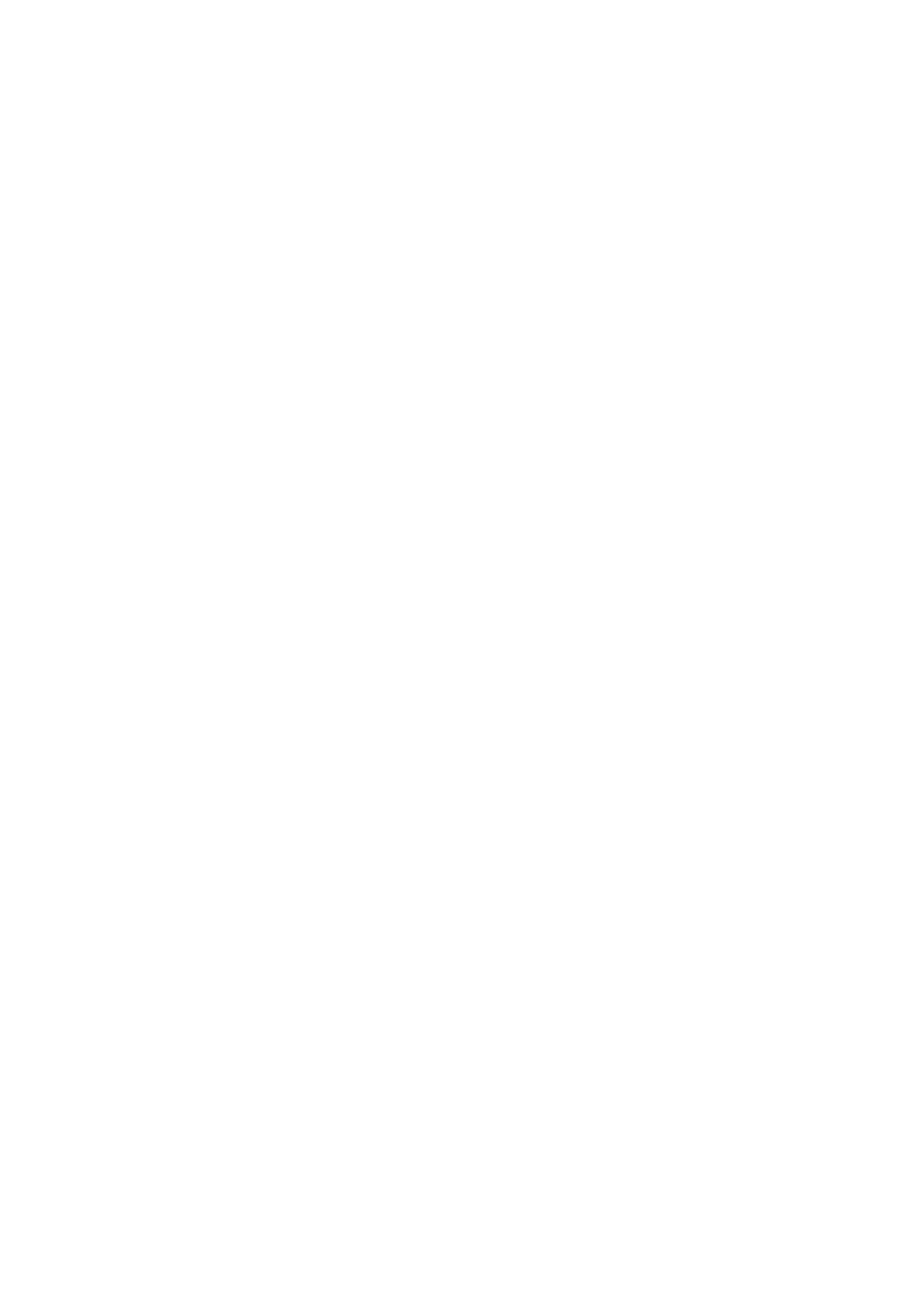

### **WRITTEN STATEMENT**

#### **MACTAGGART & MICKEL**

#### **Matter 3 – HOUSING REQUIREMENTS**

# *Issue 5: Is the identified overall housing requirement of 7,768 dwellings (370 pa) over the Plan period justified and consistent with national policy?*

- *23 Does the Council's evidence support the use of the figure of 370 dwellings per annum (dpa) as its housing requirement in the Plan? In particular:*
	- *a. Is it a soundly based figure, supported by robust evidence?*
	- *b. Will it ensure that the Plan meets the full objectively assessed housing needs identified in the SHMA?*
	- *c. Will it significantly boost housing supply?*

In considering the above question it is difficult to argue that the figure of 370 units pa is not soundly based, as it presents a realistic target to attain the 7,768 units required over the plan period to 2032.

The fully objectively assessed need takes account of the population changes and considerations, economic and employment prospects, affordable housing requirements to arrive at an objectively assessed need via the SHMA. This details an approximate range of between 300-420 per annum. To arrive at 370 pa seems a reasonable number in seeking to meet the objectively assessed housing need in this context.

In terms of backlog, however, it is important going forward that any backlog of need emerges as future growth and is not simply unaccounted for, as it is evident that Fylde Borough have seen a historical under-provision of housing supply against the housing requirement established under the previous RSS.

To seek to attain 370 units pa will boost housing supply, whether that is significant or not is open to debate. Measured against the historic completions achieved it will be 'significant' as detailed in the Housing Land Availability Schedule 2016 (ED018) on page 2, there was only one year from 2003 where this figure has been passed, 394 units in 2007/8. Since 2012, 370 units pa would have required 1480 units to 2016 (370 x 4 years), however, only 907 units were completed over this period. This in turn has increased the annual requirement, with this under provision to date/backlog to 404 units pa (370 x 17 + 573 unit under provision) using the Liverpool method or 485 units pa  $(370 \times 5 + 573)$  divided by 5) by the Sedgefield method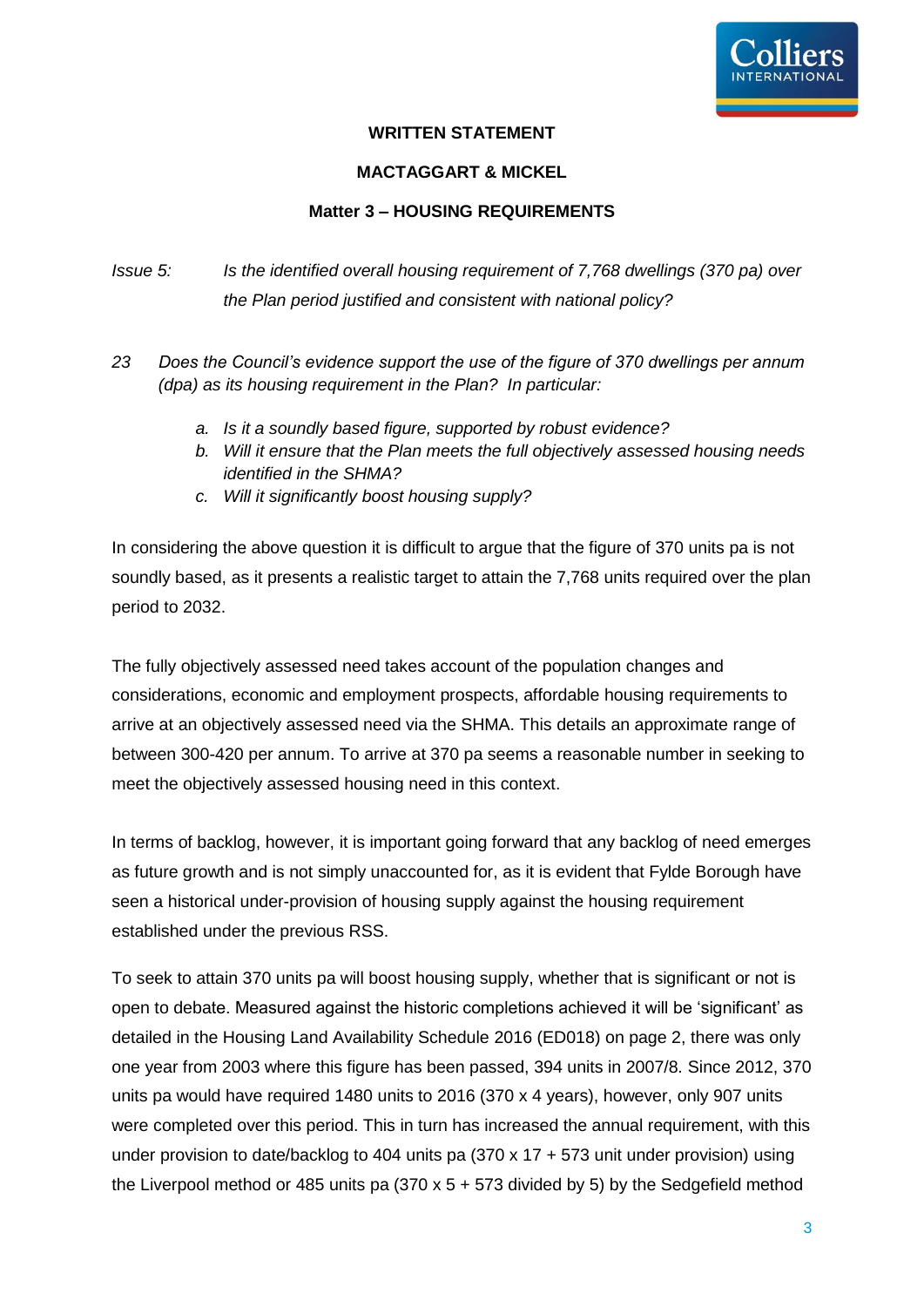

of meeting backlog over the next five years. On this basis, the Local Plan requires to significantly boost housing supply, particularly in the short term, which as the evidence points towards, is urgently required.

- *24. The soundness of specific land allocations and deliverability of sites to meet the housing requirement will be considered at Stage 2 of the Examination. However, on the basis of the Plan as submitted does it confirm that there is:*
	- *a. a supply of specific deliverable sites to meet the housing requirement for five years from the point of adoption; and*
	- *b. a supply of specific, developable sites or broad locations for growth for years 6-10 from the point of adoption?*
	- *c. If you contend that the plan would not provide for either (a) or (b) above (or both) could the Plan be appropriately modified to address this?*

In terms of part a) of the question posed above, the NPPF is quite clear on the issue of deliverability in terms of seeking to significantly boost the supply of housing, there requires to be sufficient deliverable sites to provide a minimum of five years' worth of housing. Regrettably Fylde Council have consistently failed to meet this requirement, over the last ten years, of ensuring there is a minimum five year housing requirement. In this regard and consistent with paragraph 47 of the NPPF Fylde Borough have had to provide a buffer of 20%, due to consistent under performance in the supply of new homes.

The view of Mactaggart & Mickel is that Fylde Borough are still failing to grasp this matter via the allocated sites in the Local Plan. There are not enough smaller non-strategic sites allocated, of under 100 units or thereabouts. that could significantly boost the supply of housing in the short term to ensure that the five year housing requirement is met each year going forward. This is especially important once the Local Plan is adopted.

With regard to part b) there is a distinct reliance on larger strategic sites in the Local Plan and Mactaggart & Mickel believe that these will not all contribute in the first five years of the Local Plan, as inevitably a few strategic sites will slip in terms of timescale or not deliver the housing units anticipated. However, these sites will be largely deliverable in the medium term and will contribute distinct housing unit numbers in years 6-10 from the point of adoption.

Mactaggart and Mickel contend that the answer to part c) is that the Local Plan allocates a greater number of smaller non-strategic sites of 100 units or under to address this matter and thereby ensuring that a minimum five year supply of housing is provided on a consistent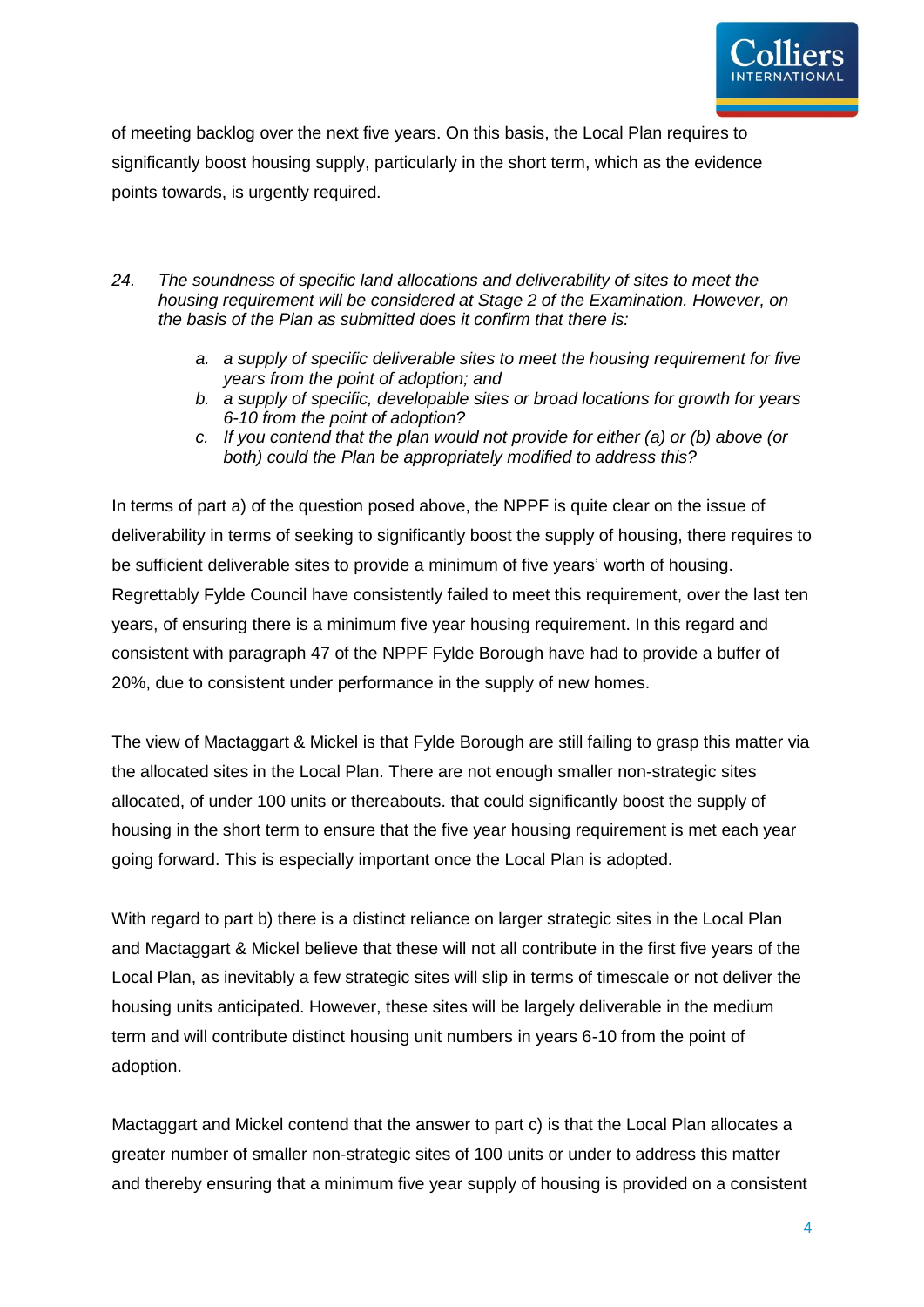

basis over the first five years of the Local Plan. In this regard Mactaggart & Mickel have a site for approximately 50 units at Moss Side Lane, Wrea Green that is deliverable within the first five years of the plan period. The site specific considerations of this potential housing site can be examined in Stage 2 of the Local Plan Examination.

## **Matter 4 – VISION, OBJECTIVES & DEVELOPMENT STRATEGY**

*Issue 7 – Have the vision and strategic objectives within the Plan been positively prepared; are they justified and consistent with national policy and can they realistically be achieved?* 

*26. Does the Plan set out a positive vision for the future development of the area?* 

The Vision set out in Chapter Three of the Local Plan is lengthy and lacks focus. In this regard, it is considered that it should be re-drafted with bullet points to achieve attainable aims that can be easily measured.

It is suggested that in terms of housing the vision should be quite clear;

"Fylde Borough will ensure that a minimum of 7,768 new homes will be built in the Council area by 2032 to meet their housing requirement in full.

The Council will commit to providing a minimum five year housing land supply annually going forward and from the date of adoption of the Local Plan."

As detailed in the answer to the preceding question, the Mactaggart & Mickel view is that the Local Plan is not as positive as it requires to be in allocating smaller, non-strategic housing sites for development. There appears to be a marked reluctance to positively plan to meet the housing requirement and the vision is not as forthright as is required.

*Issue 8 – Does the overarching development strategy for the Plan present a positive framework which is consistent with national policy and will contribute to the achievement of sustainable development within the Borough?*

- *26 The Plan states that the development strategy locates 83.6% of housing developments within the four strategic locations over the Plan period and 9.7% in non-strategic locations.* 
	- *a. Is this strategy and the distribution of development within the Plan period justified? Are the strategic and non-strategic locations soundly based and supported by robust evidence?*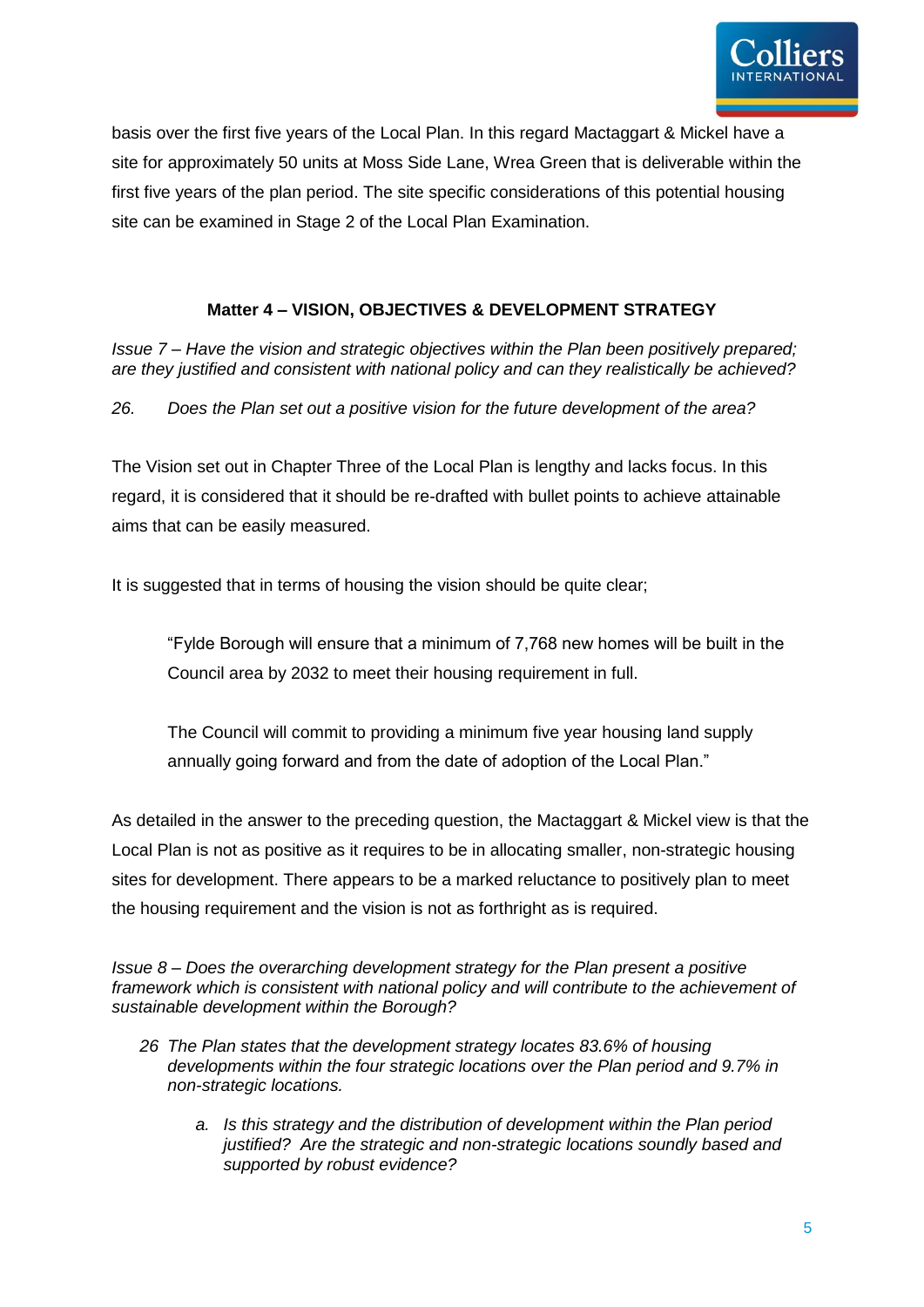

- *b. Will the development strategy achieve the Council's vision and strategic objectives and deliver sustainable development for Fylde?*
- *c. Is the development strategy clearly defined within the Plan? Does Policy DLF1 clearly set out the distribution of development?*

In terms of part a) of the above question, Mactaggart & Mickel believe that there is an over concentration in the one of the four main strategic locations identified for future growth/development. Whilst recognising that Lytham/St Annes and Kirkham are the principle (key service centre) settlements where a significant concentration of development should be located and the role of Warton (local service centre) is also acknowledged, these settlements offer a range of services, community facilities/provision and transport options that make them inherently sustainable. However, the significant level of strategic residential led development for the Blackpool Periphery is excessive, 2,311 units over the plan period equating to 29.75% of the total Local Plans housing requirement. This area does not relate as well to Fylde Borough and its settlement hierarchy and does cater for the greater expansion of Blackpool within Fylde, due to the distance from other Fylde settlements and Blackpool Town Centre, it is not felt that this level of development is as inherently sustainable.

The concentration overall of 83.6% of the housing requirement in these four strategic locations is not considered prudent. The view of Mactaggart & Mickel, whilst recognising that these four areas will naturally accommodate the majority of future development, is that this should not exceed 75% of the overall requirement. Linking the above paragraph with this, it is considered that the level of development in the Blackpool Periphery area should be curtailed and or reduced. Indeed, a number of the larger development are not scheduled to commence providing houses to 2019 and 2021 (MUS2 – Whyndyke Farm 810 units & HSS5 – Copper Road West 442 units) and there should be a greater distribution of the remaining 25% of the housing requirement to non-strategic locations for deliverable sites in the five year period following adoption of the Local Plan.

The currently proposed 9.7% of the housing requirement being met in the non-strategic locations is derisory and should, as detailed above, be increased to 25%. The missing 6.7% of the currently proposed housing requirement, which is not attributed to either and is considered as windfall, should be allocated. If a Local Plan is to provide certainty for local communities and developers as to where growth will occur, this should be directed via allocations in the Local Plan. Windfall allowance should be precisely that and adds a layer of flexibility for small sites and unplanned growth that should not be accommodated within